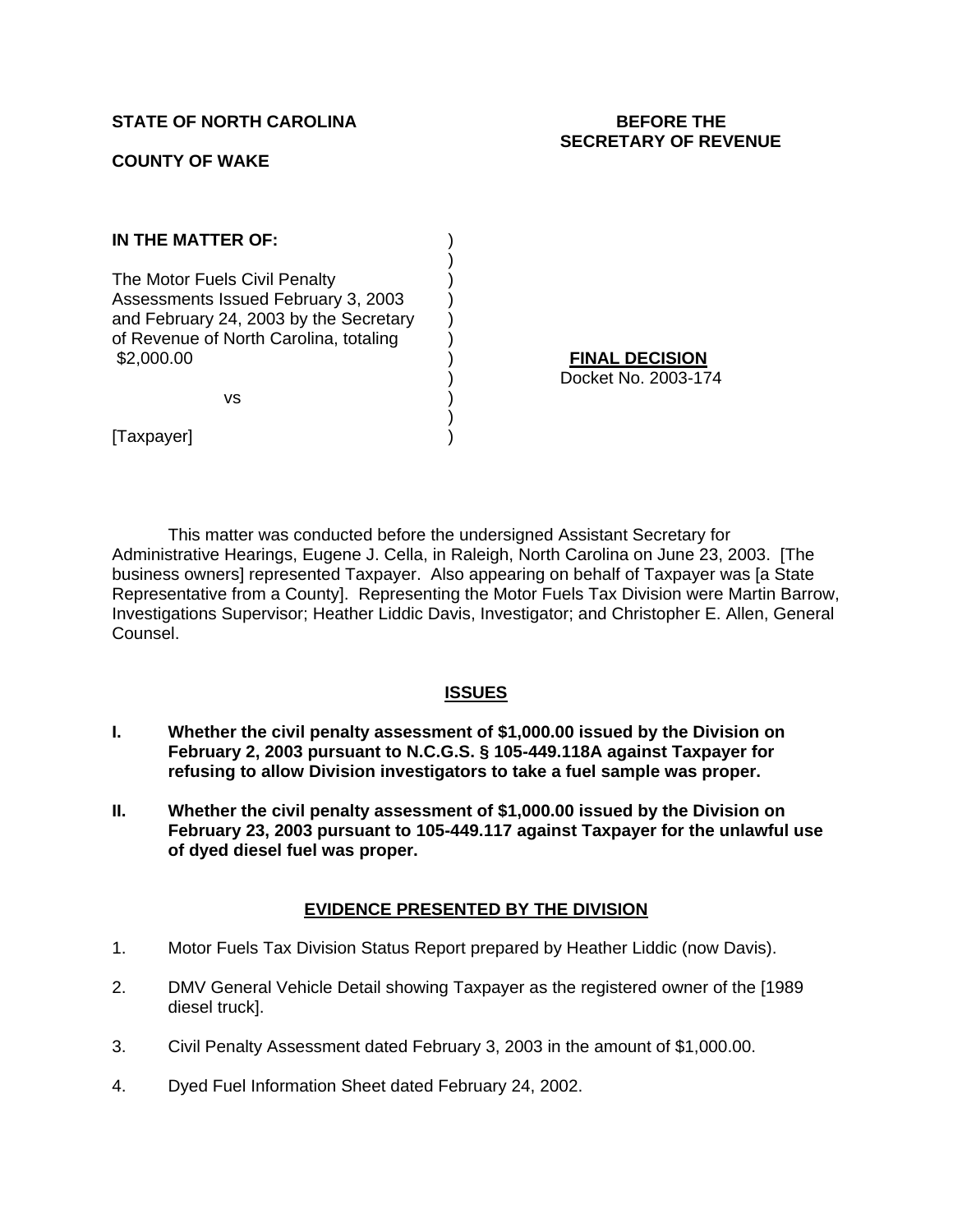- 5. N. C. Department of Agriculture and Consumer Services Analytical Record of Sample Taken dated March 20, 2003, and supporting documentation.
- 6. Civil Penalty Assessment dated February 24, 2003 in the amount of \$1,000.00.
- 7. Letter dated February 28, 2003 to the Division and received March 18, 2003 from Taxpayer requesting a hearing.
- 8. Letter dated March 31, 2003 from Eugene J. Cella, Assistant Secretary of Revenue to Taxpayer scheduling a hearing for April 15, 2003.
- 9. Letter dated April 17, 2003 from Christopher E. Allen, Division General Counsel to Taxpayer.
- 10. Letter dated May 29, 2003 from Eugene J. Cella to Taxpayer rescheduling the hearing for June 23, 2003.
- 11. Letter dated May 16, 2001 from Secretary Tolson to Mr. Eugene J. Cella authorizing Mr. Cella to conduct administrative tax hearings.

Oral testimony of Stephen Benjamin, Director of the Motor Fuels Testing Laboratory, N.C. Department of Agriculture and Consumer Services.

The Division also presented a brief for tax hearing with exhibits 1 through 11 attached.

# **EVIDENCE PRESENTED BY TAXPAYER**

- 1. Printed [repair order] dated June 17, 2003 from [a business].
- 2 6. Color photographs of Taxpayer's off-road fuel tank, equipment, and pickup truck.
- 7. Letter dated July 23, 2003 to Eugene Cella from Taxpayer together with affidavit signed by [an employee of a business] notarized by [a notary public], received by the Secretary's Office July 30, 2003.

Oral testimony of [a witness] on behalf of Taxpayer.

# **FINDINGS OF FACT**

 Based upon the forgoing evidence of record, the Assistant Secretary for Administrative Tax Hearings makes the following findings of fact:

1. On February 3, 2003, Motor Fuels Tax Division ("Division") Investigator Heather Liddic (now Davis) and Investigations Supervisor Martin Barrow stopped at a construction site in [a county] on [a North Carolina highway] to inspect diesel trucks.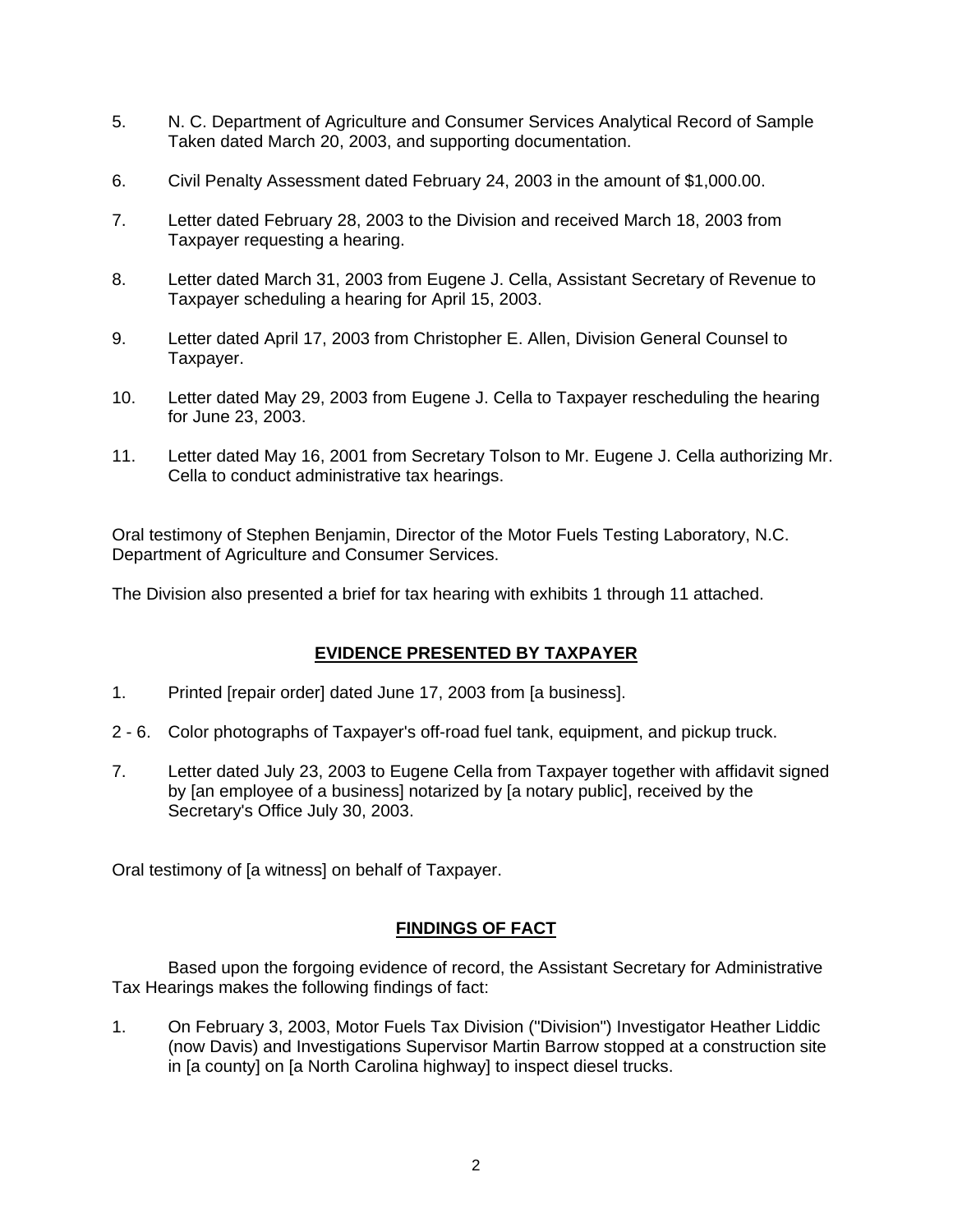- 2. Division investigators have the authority pursuant to G.S. 105-449.121 to stop a vehicle for inspection purposes and to take samples of fuel from supply tanks to determine the composition of the fuel.
- 3. Investigators Barrow and Davis identified themselves, and the site supervisor granted permission to inspect all diesel trucks on the construction site.
- 4. Upon completing the inspections, the investigators proceeded to check another truck across the parking lot.
- 5. The registered owner of that vehicle, Taxpayer, admitted to investigators that he had dyed fuel in the front tank of the truck.
- 6. This vehicle had a [vehicle identification number] and bore [a North Carolina license plate].
- 7. Taxpayer pointed to a specially fitted nozzle and hose on the back of the vehicle that he used to supply fuel from the tank to his off-road equipment.
- 8. Taxpayer also stated that he had spent \$350.00 to fit the tank with the hose, and that he intended to continue to use the tank to fuel his off-road equipment.
- 9. Investigator Barrow, using a pipette (a long, slender plastic tube) confirmed that the tank contained red-colored fuel.
- 10. Investigator Barrow left to retrieve equipment from his vehicle to draw a fuel sample from the tank of Taxpayer's truck.
- 11. Investigator Davis continued to speak with Taxpayer, who refused to provide his name or answer any questions, stating that she was "going to have to earn her money."
- 12. Taxpayer also refused to accept a copy of the Taxpayer's Bill of Rights issued by the Department of Revenue or the investigator's business card.
- 13. Taxpayer simply packed up his tools and left before Investigator Barrow could return to draw a fuel sample.
- 14. Investigator Davis then issued a penalty citation of \$1,000 for refusing to allow the taking of a motor fuel sample pursuant to G.S. § 105-449.118A.
- 15. The next day, on February 4, Investigator Davis visited Taxpayer's residence in [North Carolina] and inspected another diesel truck registered to Taxpayer.
- 16. This vehicle did not have dyed diesel fuel in its supply tank.
- 17. On February 23, 2003, Investigator Davis and Officer Jeff Ellis of the North Carolina Highway Patrol went back the construction site on [a North Carolina highway] to inspect Taxpayer's [truck] bearing [a North Carolina license plate].
- 18. Investigator Davis spoke with the site supervisor, who called Taxpayer off the building.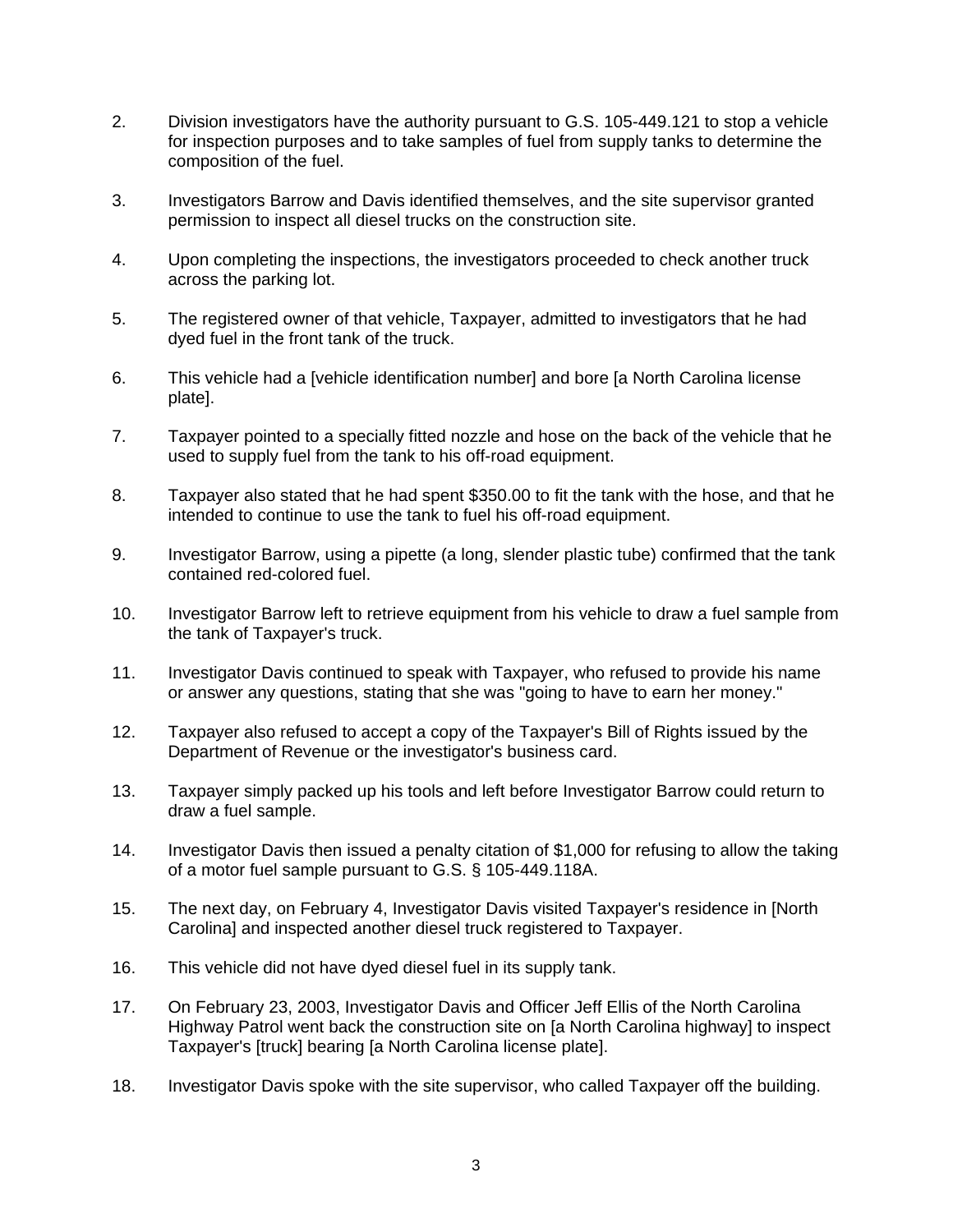- 19. Before Investigator Davis could inspect the vehicle, Taxpayer stated that the front tank was disconnected, and that it contained dyed fuel.
- 20. Investigator Davis withdrew a fuel sample, which appeared red in color.
- 21. The fuel sample with [a North Carolina license plate] was then forwarded to the North Carolina Department of Agriculture Motor Fuels Laboratory for analysis.
- 22. The results of this analysis revealed that the fuel contained a concentration of 12.3 parts per million (PPM) of red dye and 0.133 percent of sulfur by weight.
- 23. Pursuant to the N.C. Administrative Code, 17 *NCAC* 12B .0503, the presence of dye in a fuel sample constitutes a violation of G.S. § 105-449.117.
- 24. Investigator Davis issued a penalty assessment for \$1,000.00 for the use of dyed fuel in a highway vehicle pursuant to G.S. § 105-449.117.
- 25. By letter to the Division dated February 28, 2003 and received March 6, 2003, Taxpayer requested a hearing concerning the penalties issued February 3, 2003.
- 26. For purposes of the hearing, both penalty assessments were combined and the matter was referred to the Office of the Secretary of Revenue for hearing.
- 27. By letter dated March 31, 2003, Eugene J. Cella, Assistant Secretary of Revenue, notified Taxpayer of the hearing of this matter scheduled April 15, 2003.
- 28. Initially, Taxpayer did not pay the penalty assessments pursuant to G.S. 105-449.119, and the matter was not ripe for hearing.
- 29. However, the Division and Taxpayer reached an agreement providing for payment of both assessments the day of hearing, thereby allowing the proceeding to go forward.
- 30. By letter dated May 29, 2003, Eugene J. Cella notified Taxpayer that the hearing was rescheduled for June 23, 2003.

## **CONCLUSIONS OF LAW**

Based upon the evidence of record, the undersigned enters the following conclusions of law:

1. During all, times relevant to the assessments issued herein, taxpayer maintained a [dieselpowered truck] registered in his name with [a vehicle identification number] bearing [a North Carolina license plate].

- 2. Taxpayer willfully departed from the construction site parking area knowing that Division investigators were about to take a sample of fuel from his vehicle.
- 3. His statement to the investigator that "you are going to have to earn your money," together with his act of simply driving away after packing his tools, is sufficient evidence of "refus[ing] to allow the taking of a motor fuel sample."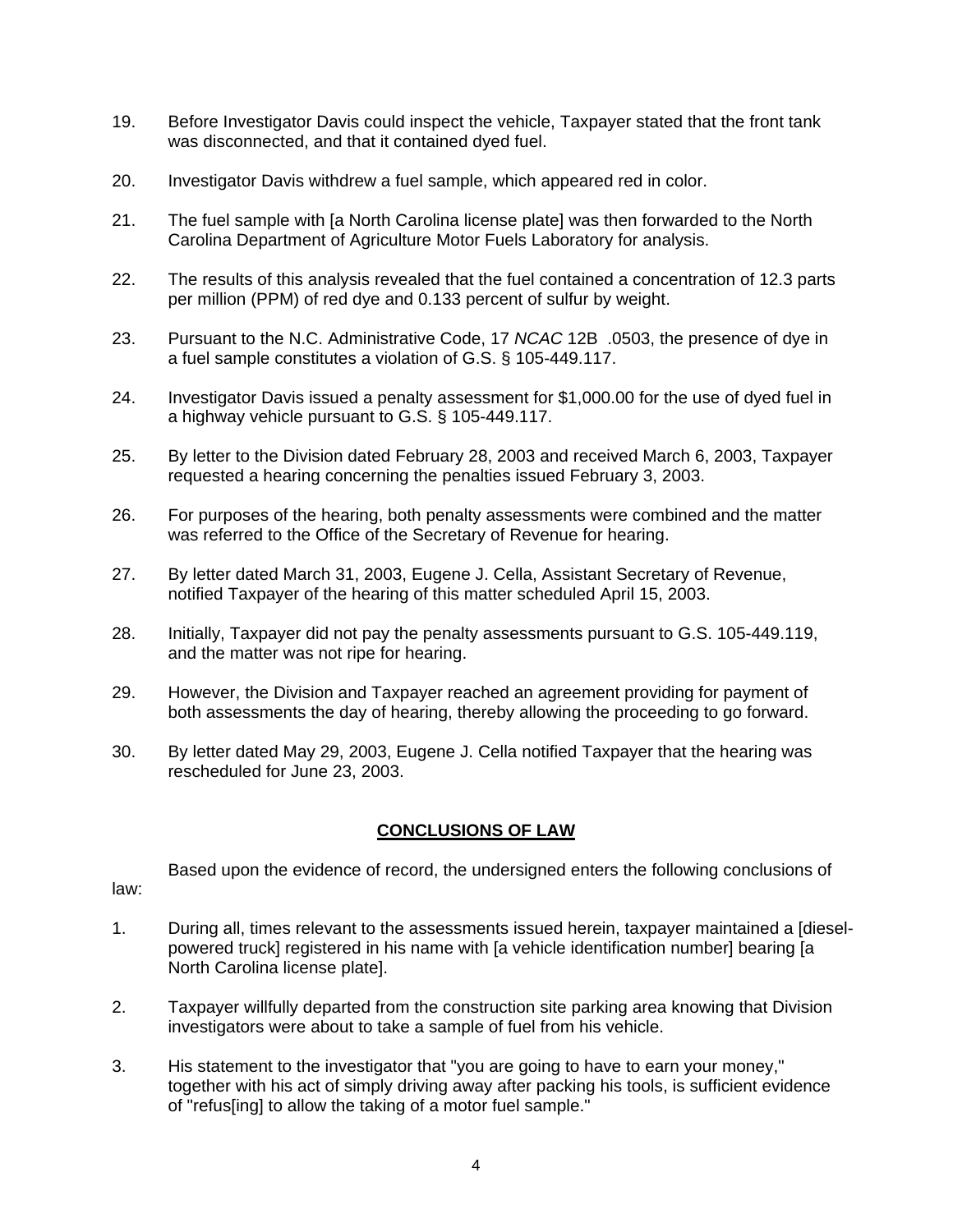- 4. The act of departing from the scene knowing that Division investigators are about to take a fuel sample from a highway vehicle, and after stating that the investigator was "going to have to earn her money" constitutes a violation of G.S. §105-449.118A.
- 5. This refusal necessitated the Division investigator later having to revisit, along with a State Highway Patrol officer, the construction site to obtain a sample of fuel from Taxpayer's vehicle.
- 6. Testing conducted by the North Carolina Department of Agriculture of the fuel sample determined that it contained red dye, verifying the Division investigator's visual roadside observations that the sample was red in color.
- 7. Laboratory analysis of the fuel sample taken on the second visit revealed a concentration of 12.3 PPM, indicating nontaxpaid diesel fuel.
- 8. The presence of dye in a fuel sample constitutes a violation of G.S. § 105-449.117 (*See* N.C. Administrative Code, 17 *NCAC* 12B .0503) subjecting the registered owner to a civil penalty of \$1,000.00.
- 9. Taxpayer presented a post-hearing affidavit attesting that the tank was disconnected from the engine on February 8, 2003, but does not state that the tank was disconnected from the engine on February 24, 2003, the date of the penalty.
- 10. Taxpayer's use of dyed diesel fuel in the licensed highway vehicle at issue was improper, subjecting him to a civil penalty assessment.
- 11. The Division's assessment of a civil penalty of \$1,000.00 on February 3, 2003 for refusing to allow the investigator to take a fuel sample from the licensed vehicle pursuant to G.S. § 105-449.118A was proper.
- 12. The Division's assessment of a civil penalty of \$1,000.00 on February 24, 2003 for using dyed diesel fuel in a highway vehicle pursuant to G.S. § 105-449.117 was proper.

# **DECISION**

**WHEREFORE**, based upon the above findings of fact and conclusions of law, the

undersigned Assistant Secretary of Revenue **HEREBY AFFIRMS** in its entirety the civil penalty

assessment of \$1,000.00 issued on February 3, 2003 and previously paid. Likewise, the

undersigned Assistant Secretary **AFFIRMS** the civil penalty assessment of \$1,000.00 issued on

February 24, 2003 and previously paid.